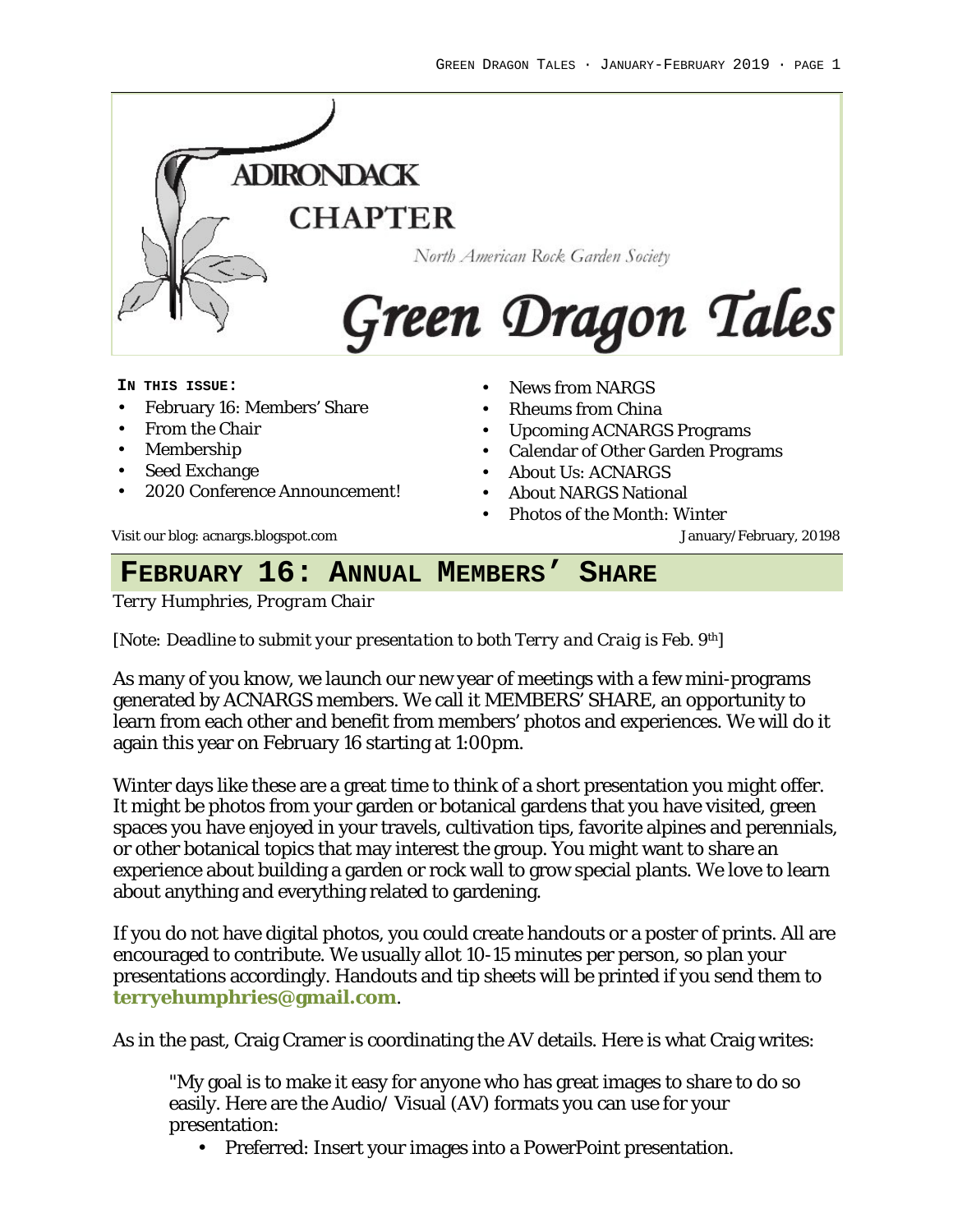• If you can't do that (I can help you if you have questions), put the images you want to use in a Folder/directory so that they are easily sorted by file name in the order that you want to show them. For example, you could rename your files 01rock-garden-spring.jpg, 02rock-garden-summer.jpg, 03rock-garden-fall.jpg, etc.

• You can send the PowerPoint or Folder to me via email at **cdcramer@gmail.com** and I can check them out beforehand. (If they are too big to send as an attachment, I can set up other ways for you to get them to me from your computer.) Or bring your PowerPoint or Folder full of images to the meeting on a USB ("flash") drive. Arrive early so we can transfer to the computer in Whetzel Room. Questions? Email: **cdcramer@gmail.com**. "

For planning purposes: let us know ASAP your intention to make a short (10-15 min) presentation. Send a brief email to Craig Cramer: **cdcramer@gmail.com** AND to Terry Humphries: **terryehumphries@gmail.com**. If you already know the AV format you will use, let us know that too. DEADLINE for Submissions is **February 9.** To make it easier for us to plan the meeting without glitches, please try to send your complete presentation in the above formats to Craig by February 15. Let's have a great show!

Join us at 1:00 p.m. on **February 16th** in the Whetzel Room (404 Plant Science Building, 236 Tower Rd, Cornell University-map at newsletter's end). Optional bringyour-own bag lunch and social time starts at Noon. Drinks provided. Goodies always welcome for sharing.

### **FROM THE CHAIR**

*John Gilrein, ACNARGS Chair*

I hope you're drawing some energy and enthusiasm from our winter rest; at least it's a rest from weeding and digging. All that weeding can become overwhelming in a hot and steamy June when everything is growing like, well, a weed. By now though, after a few months of winter, weeding and digging is looking pretty good to me. Winter is also a season of hope and planning. With all the plant catalogs coming in the mail and email, it's a great time to be thinking about plants to add to the garden in 2019.

If you need to take in some green before spring arrives in chilly New York State, flower shows are coming up in Rochester (Gardenscape 2019, March 14-17), Philadelphia (Philadelphia Flower Show March 2-10), and Boston (March 13-17). Sometimes there are bus tours for the Philly show, making it easy to attend. The Philadelphia Flower Show normally has an exhibit done by the Delaware Valley Chapter of NARGS, making it especially enticing for the likes of us. Also coming up after spring arrives is a botanical tour in Greece April 19-30, led by Panayoti Kelaidis of the Denver Botanic Garden, a rock star in the world of rock gardening. For more information, email me or check with **colin@thalassajourneys.com**. Greece is one of, if not the most, botanically diverse countries in Europe, and NARGS members can get a \$500 discount.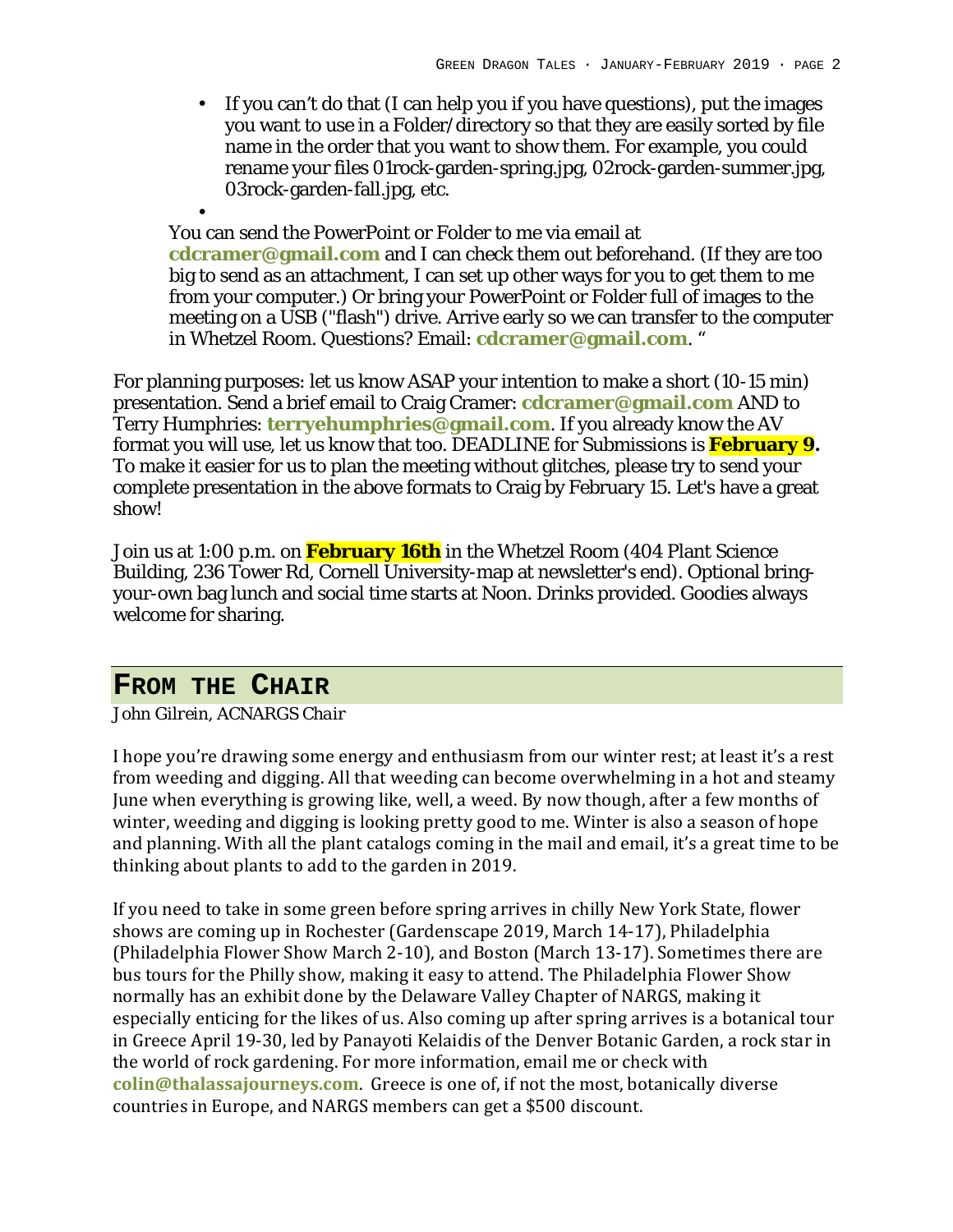During the dormant season here, evergreen plants are really important to add interest to the garden, regardless of whether there's snow cover or the snow is lacking. Most of the hardy evergreen shrubs and trees here are the conifers, and of course there's boxwood.

If you feel inspired, there are currently a plethora of choices with the smaller conifers (dwarf, miniature, etc.) to fit every landscape, even troughs. Perhaps the most critical consideration is the mature size/growth rate of the plant, although if you want to transplant and/or discard the plant after a few years, the growth rate may not be so important.

Some of the most miniature conifers have a growth rate of an inch or so a year, so a mini tree or shrub of that size won't outgrow its space for many years, if ever. However, a spruce with a growth rate of 4 inches a year could quickly outgrow a trough or its allotted space in the rock garden.

Cold Water Pond Nursery routinely sells at the Ithaca Garden Fair in May (the multi-vendor plant sale, and site of our May plant sale). This nursery has a nice selection of dwarf/miniature conifers, some of which are grafted, and it's one of many good sources. Cornell Botanic Garden has a conifer garden on Tower Road, so that's a site where you can see some smaller (though probably not miniature) conifers.

As for boxwoods, the columnar cultivar 'Graham Blandy' that I've trialed here is reputedly hardy to Zone 6. I have lost one, but the other is doing OK with some dieback. A hardier columnar boxwood 'Green Tower' is hardy to Zone 5 and so far I've had no dieback here through one winter season. Littleleaf boxwood, *Buxus microphylla v. sinica*, is hardy to at least Zone 4; I have a few specimens of what I believe is this variety (plants came gratis without labels); one is about 16 inches high by 7 feet wide (really!).

Hope to see you in February for our Member's Share meeting and slide show.

Happy New Year, John Gilrein, Chair

### **MEMBERSHIP**

*Mary Stauble, Membership Coordinator*

Time to renew your membership! The ACNARGS membership year runs the calendar year. So, unless you've already renewed or you're a lifetime member (and we do have a few of those), your 2019 membership is due now (Individual @\$15, Household @\$20, Business with business card listing @\$30). If you have not renewed, you will see a reminder message in the email announcing this newsletter.

While it's true that our meetings are free and open to everyone, there are advantages to becoming a member: our members-only plants-of-the-month at discounted prices, 25% discount on May plant sale purchases, participation in the members-only plant sale in August, and participation in the April members-only seedling exchange to name four –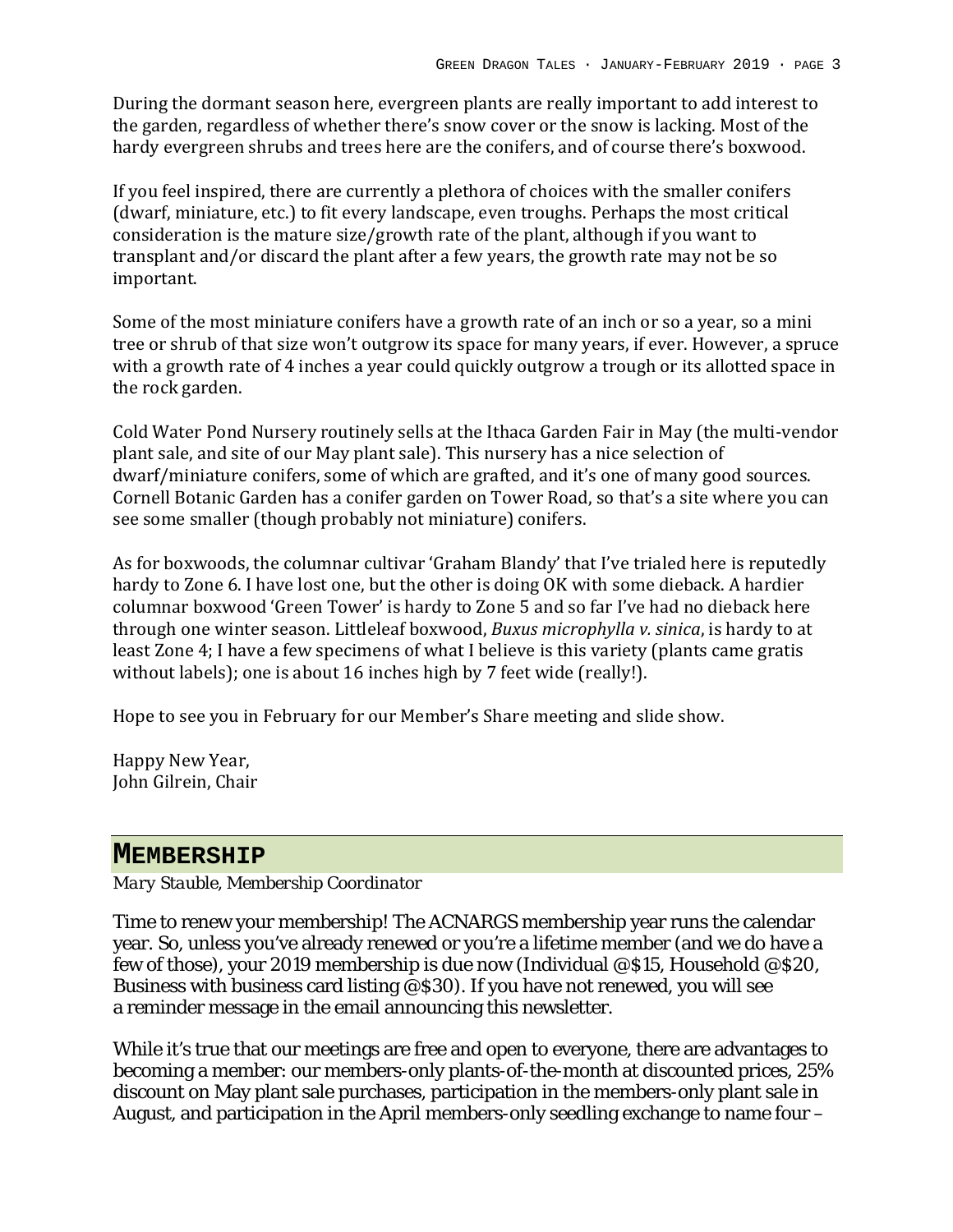any one of which can easily recoup the cost of your dues. Plus, you become part of our network of eclectic gardeners eager to become better ones.

So why delay? Print and complete the 2019 Membership form here: **join acnargs.** Questions? Contact Mary at **mes2@cornell.edu**.

# **ANNOUNCING THE 2020 NARGS ANNUAL MEETING**

If you've been paying attention over the last few months, you'll know…our Chapter is hosting the NARGS Annual General Meeting and Conference in June, June 18-20, 2020 to be precise. The Planning Committee comprised of John Gilrein, Terry Humphries, Marlene Kobre, Steve Whitesell, and Carol Eichler have been busy lining up the agenda and starting to work out the details involved with hosting NARGS members from all over the country, and possibly a few international attendees as well.

We are now ready to make our preliminary plans public. Our logo will be announced soon but for the sake of sending the newsletter out now, here's the information to date. We're hoping for good attendance from Chapter members (with the encouragement of Chapter stipends) and for your volunteer assistance. More about that will be forthcoming as well.

#### **Foresight 2020: Exploration and Innovation NARGS Annual Meeting and Conference June 18-20, 2020 on the Cornell University Campus, Ithaca, New York**

#### **Hosted by Adirondack Chapter NARGS Co-sponsored by Cornell Botanic Gardens**

While many of the details are still to be finalized, preliminary plans follow:

#### **Evening Presentations:**

• Cornell Botanic Gardens staff will introduce various aspects of the Gardens including its twelve theme gardens, the Arboretum, and diverse plant collections. The Gardens encompass over 4,000 acres of natural and cultivated landscape and continue a long leadership role in environmental conservation and education.



- Harry Jans, rock gardener extraordinaire, plant explorer, world traveler and author will deliver two talks over two days, one of which will focus on his recent excursions in South America.
- Kaj Andersen will discuss work performed in the alpine gardens at Bangsbo Botanical Garden in Denmark, working alongside Zdeněk Zvolánek and volunteers to build the world's largest crevice garden.
- NARGS annual meeting and awards announcements will occur on Friday evening.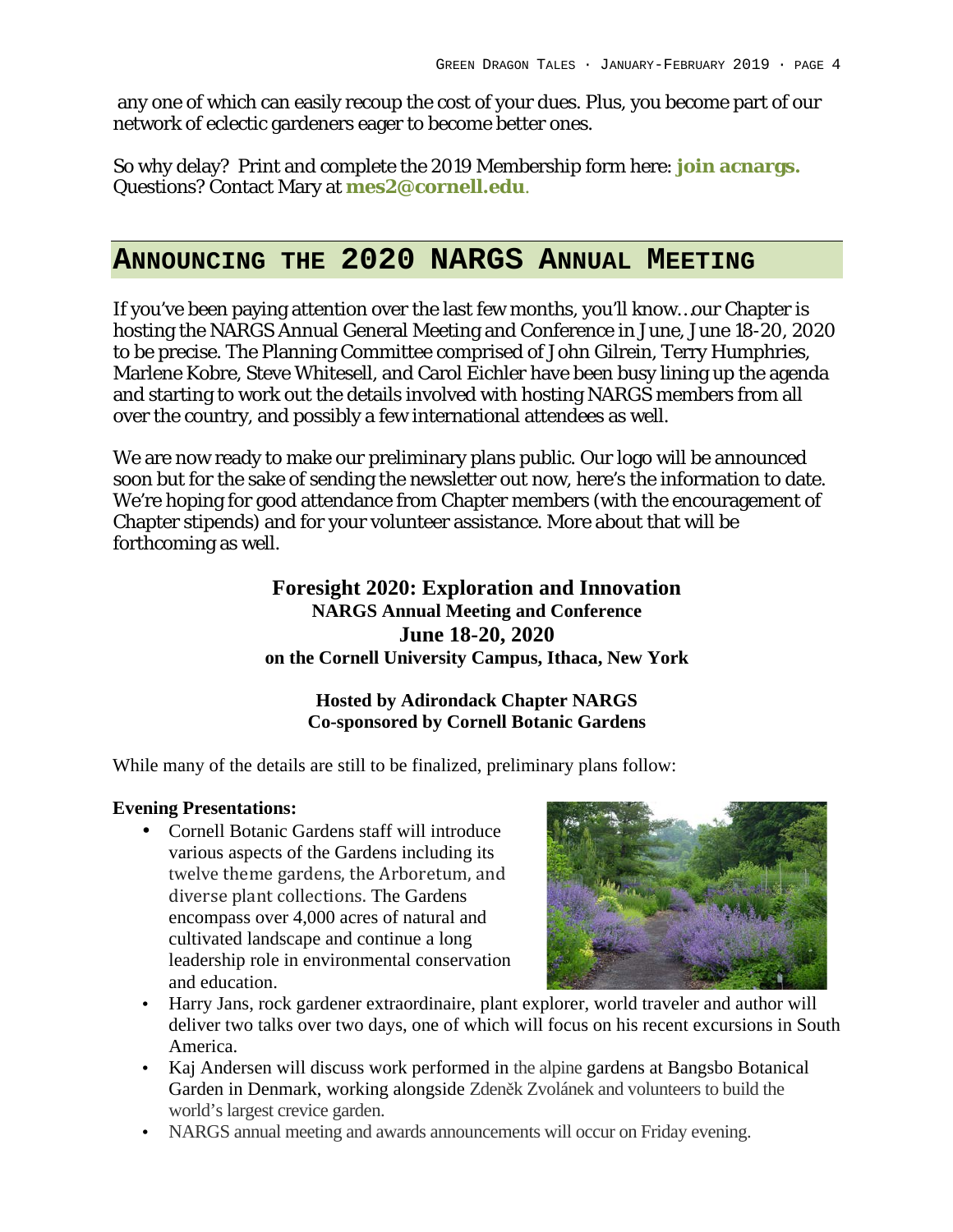#### **Field Trips**:

- Thursday pre-conference members' gardens will be open for visits.
- Chartered buses will offer two tour options on Friday with each including a moderate hike in one of Ithaca's famed gorges to observe the exposed geology dating back to the Devonian Period. Tours will also include visits to choice private gardens in the area.
- On Saturday, docent-guides will be roving throughout Cornell Botanic Gardens along



the twelve specialty gardens located near the Nevin Welcome Center. Travel a bit further afield to enjoy the rolling hills, trails, and specimen tree collections of the F. R. Newman Arboretum, recently voted the most beautiful college arboretum in the U.S.

• Free time Saturday afternoon will allow further exploration of the Cornell campus and beyond; a variety of on- and off-campus options will be provided including other Campus gardens, the Johnson Art Museum, Laboratory of Ornithology, or the Cascadilla Gorge Trail.

**Plant Sales:** Several specialty nurseries will offer plants for sale on Thursday and Friday.

**Registration Fees:** Registration fee is estimated to be \$400. General registration will be announced in late 2019 or early 2020, along with the complete Conference agenda.

**Meals:** Thursday dinner through Saturday lunch are included with registration. Saturday dinner will be on your own (suggestions provided) before reconvening for the closing lecture by Harry Jans that evening.

# **NEWS FROM NARGS: SURPLUS SEED EXCHANGE; MAY STUDY WEEK-END; NARGS TOURS**

*Carol Eichler, editor*

So much is happening with NARGS these days, it's hard to keep up. Here are some activities of note.

First, the Seed Exchange is happening now. Ordering for first round selections just ended January 31 and members of the New Jersey Watnong Chapter have been filling those orders. Any leftover seed, and there's generally plenty, will be posted on March 1 when the Surplus Seed Round officially opens, running through March 20, with the Wisconsin-Illinois Chapter in charge of filling those orders. It will cost \$7 for every 20 packets ordered for a maximum order of 100 taxa. Just think, the places that seed has travelled to get to your home mailbox!

A NARGS national meeting is happening quite close to us, relatively speaking, on May 2- 5, 2019 hosted by the Delaware Chapter NARGS. The theme "Rooted in Diversity" will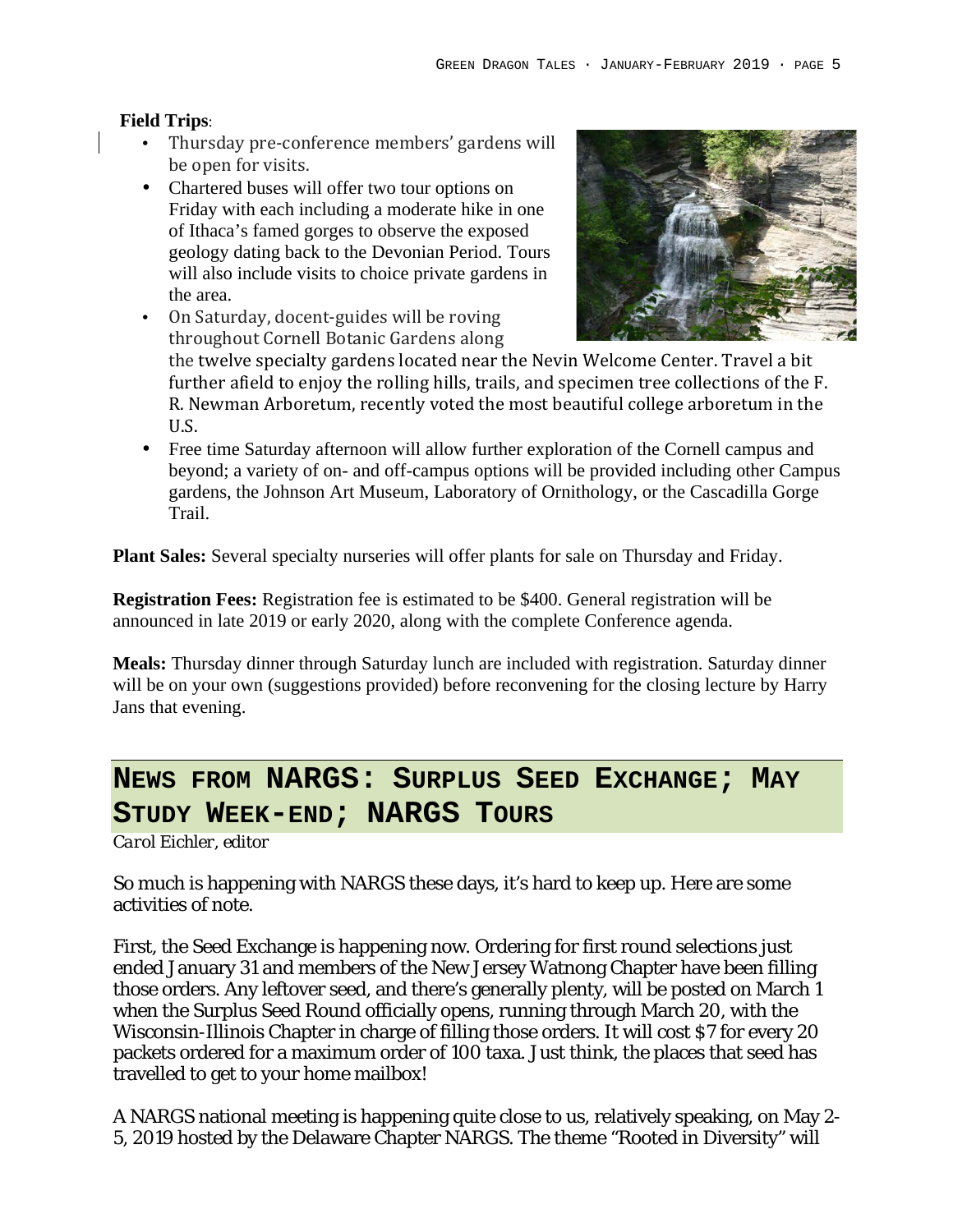celebrate ecosystems near and far bringing together local and global experts. Based at the Sheraton Great Valley Hotel in Frazer, Pennsylvania, a suburb northwest of Philadelphia, the conference officially begins on Friday afternoon and closes by noon on Sunday.

Each day is action-packed with field trips, lectures, a plant show, plant sale, book sale, and the promise of good food and good company. There will also be gardens open to visit on-your-own during Friday morning and Sunday afternoon. With spring reaching its peak there in early May, it is a gorgeous time to visit. Because this is a Study Weekend, there is no requirement that attendees be NARGS National members. If you have never attended a NARGS national meeting, this is a good one to go to since travel costs will be minimal. More information can be found at https://www.dvcnargs.org/index.html**.**

For those who like to plan ahead, think 2020. Not only is our Chapter hosting NARGS' Annual General Meeting (AGM) and Conference on June 18-20 (information is elsewhere in this newsletter), there is a pre-conference trip planned to the Adirondacks June 15, 16, and 17 and a post-conference trip to the Hudson Valley June 20, 21, and 22. More information is posted on the NARGS website: **https://nargs.org**. Registration has already opened.

## **FEATURED PLANT: NATIVE RHEUMS FROM CHINA**

*Terry Humphries*

*[Editor's Note: In June 2018, Terry joined a NARGS Tours group of intrepid travelers on an 18-day trip to the western reaches of Yunnan Province in China, taking them*  into the alpine regions. Here's her account of one of the many fabulous plant genera *they encountered]. Photos by Terry Humphries.*

We encountered at least a half dozen species of Rheum [to which our edible rhubarb hybrids belong] during our treks in Yunnan. They were most remarkable for their range of adaptive strategies for survival at high altitude. Nineteen species of Rheum, or dock, are endemic in China. We saw great quantities *Rheum alexandrae* with its attractive 3 ft. overlapping yellow bracts thriving in



*Rheum spiciforme*

humus-rich, moist meadows around Tianchi Lake in



*Rheum alexandrae*

the parallel rivers area southwest of Shangri la. Other species such as *R. pumilum* and *R. delavayi*, *R. palmatum, R. likingens,e* and *R. spiciforme* were found either hugging the earth or on the dry slopes on either side of the pass at Hong Shan.

One of many highlights of our explorations was our first sighting of *R. nobile* or Sikkim rhubarb, the most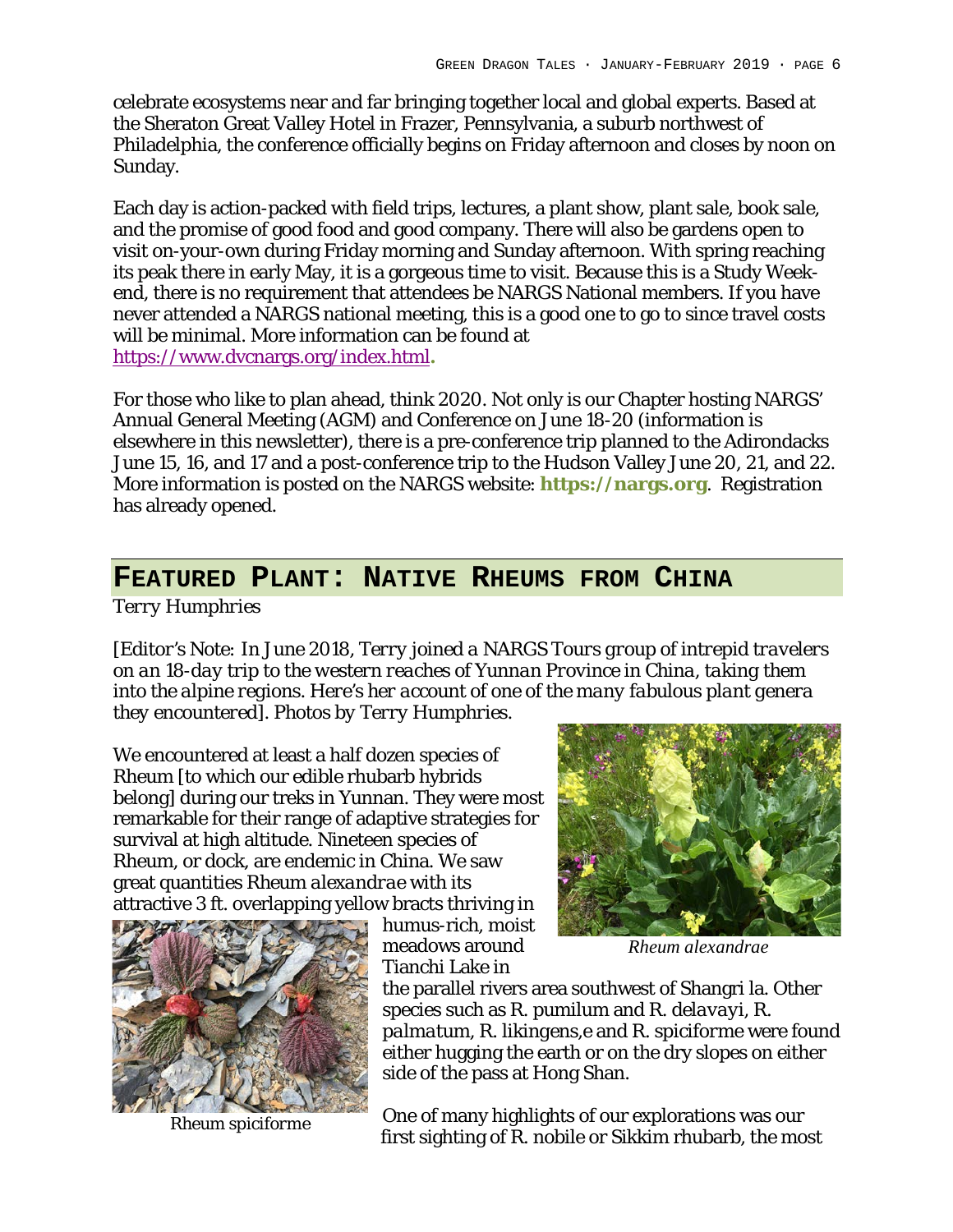noble dock of all. Visible from a great distance, this iconic Himalayan native towers close to 2 meters in height in open scree, growing at elevations above 4000 meters. The plants we saw stood individually, like yellow stupas separating heaven from earth!

We clambered up sheets of large scree to examine the plants, landslides of flat rocks slowing our progress. We had been told that *Rheum nobile* requires sharp drainage, growing in the steepest conditions, but that was an understatement! We had also heard that the locals gather their stems for salads. The precarious climb made us appreciate their determination. And the closer we got, the more amazing and tall *R. nobile* became.

Rather than hunkering down to avoid the cold and wind, this extraordinary giant survives the elements by taking the opposite approach. It has evolved a big, bold system of shields, developing its own self-contained, multifunctional "'greenhouse." The tower of hand-sized, translucent overlapping bracts hold in warmth, while allowing in visible light during the short growing season. The bracts selectively



*Rheum nobile* shown in perspective

filter out germination-inhibiting UV-B waves, and shelter interior blossoms from the high winds and monsoon rains that are common in the eastern Himalayas. Pollinating insects are attracted to the relative warmth of the tiny green flowers inside.

It is said the conical tower of *R. nobile* is grounded by up to 6 feet of root, so an extremely deep, cool root run in a huge space (plus 5 or six years of patience) would be needed to grow this plant. While *R. alexandrae* and *R. palmatum* may be found growing as ornamentals in cultivation, *R. nobile* is probably best admired in its Tibetan home, where it thrives in the unique environment to which it has adapted.

### **ROCK GARDENING HANDBOOK FOR BEGINNERS**

How may of you – our members – have the NARGS publication "Rock Gardening Handbook for Beginners?" in either in paper or electronic form?

We have been sending the electronic version of this publication, to our new members. But we realize many of our long-time members may not own this wonderful publication. It contains rock garden basics to get you started – everything from construction to different soil mediums to plants to grow. It's always good to review the basics.

We want to make sure every one of our members has a copy of this. Let us know if you do not have a copy and want one. We will place a group order into NARGS after our March meeting.

### **PRE-ORDER ELIZABETH LAWSON'S PRIMROSE BOOK**

*Elizabeth, was one of our program speakers last year. She writes:*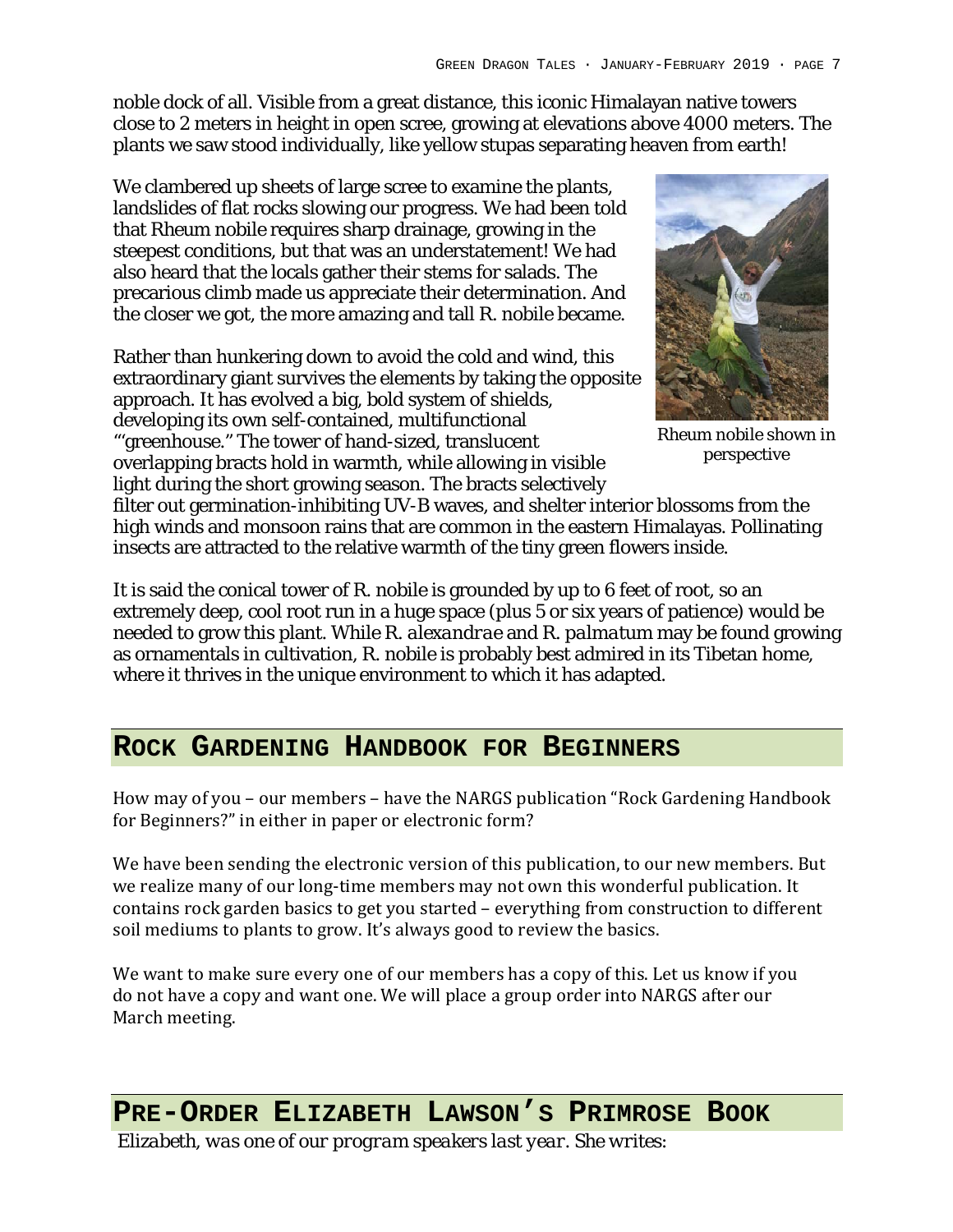I wanted to let you know that *Primrose* is available for pre-order on Amazon in this country. The official publication date is February-early March (I have been told dates ranging from February 27 to March 13). I was working through this past October on the Index!

I have decided that the only thing more stressful than writing a book is having it published. I served for a number of years as one of the technical editors for *Ecology*, a journal published by the Ecological Society of America. We often joked, wryly, that the minute we opened a new issue we would see an error. Thus I fear that the minute I open *Primrose* I will see a flaw of my own making. Never mind, one has to be brave- and then humble in apologizing for one's mistakes.

*[Editor's Note: This title will be released on March 11 and is likely to be sold locally at Cornell Book Store and Buffalo Street Books].*

# **UPCOMING 2019 ACNARGS PROGRAMS**

*Mark your calendars! Unless otherwise specified, all local events start with a brown bag lunch at noon with the program following at 1 pm, and take place at the renovated Whetzel Room, 404 Plant Science Building, 236 Tower Road, Cornell University, Ithaca, NY.*

February 16: Member's Share; Feb. 9: deadline to submit your presentation to Terry and Craig

March 1: Surplus Seed Round of the NARGS Seed Exchange opens

March 16: Lee Ginenthal, Der Rosenmeister, "Applying Bonsai Techniques to the Rock Garden or Trough"

March 20: Surplus Round ordering ends

April TBD: Virginia Hildebrandt member Ontario Rock Garden and Hardy Plant Society, "Flora of Iceland;" Chapter's annual seedling exchange

May 18: Ithaca Spring Garden Fair and Plant Sale; ACNARGS plant sale

October 28-November 8: NARGS Tours "Botanizing Greece." More info: **https://nargs.org/news/2018-09-18/fall-bulbs-greece-tour-2019 registration-open**

May 3-5, 2019: "Rooted in Diversity," NARGS Study Weekend, based at Sheraton Great Valley Hotel, Frazer, PA, a Philadelphia suburb.Hosted by Delaware Valley Chapter NARGS with details in the Fall Quarterly (not yet published) and in this newsletter.

October 28 – November 8: NARGS Tour to Greece. Info: **NARGS Bulbs of Greece Tour.**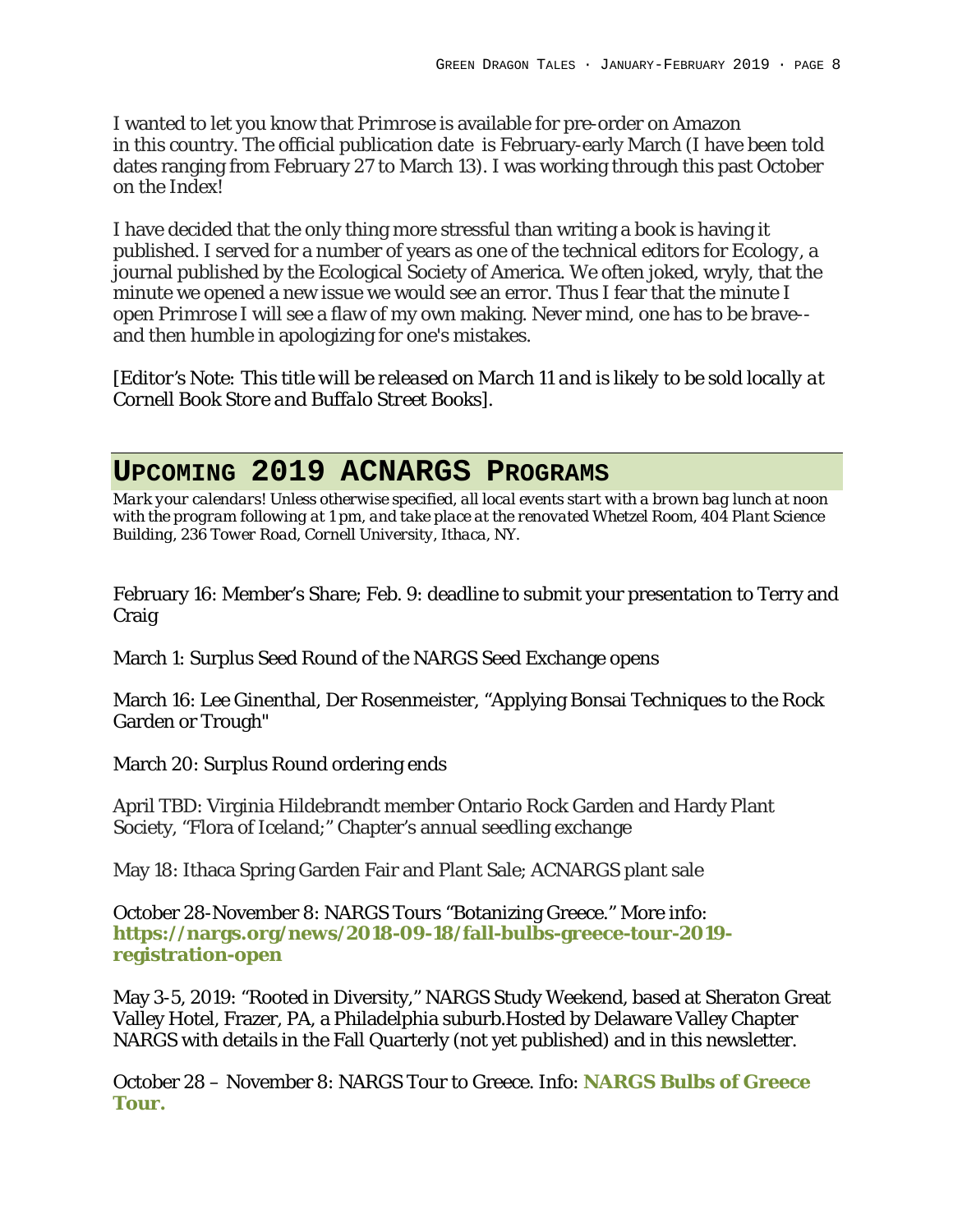June 18-20, 2020: Foresight 2020: Exploration and Inspiration, NARGS' Annual General Meeting and Conference, Ithaca NY

May 8-11, 2021: International Rock Gardening Conference, Perth Scotland. Start saving your pennies.

As we learn more details of these meetings they will be included in future newsletters, our blog, **acnargs.blogspot.com**, and our Facebook page, **http://www.facebook.com/acnargs**.

### **HAVE SOME/WANT SOME**

*This is our new monthly feature – a classified section – to facilitate your gardening wants and needs. Do you have too many large pots or want some small pots? Do you have too many divisions (that will otherwise go into the compost)? Are you seeking a certain plant? The idea is to use this newsletter to express your "haves," things you are are willing to share and "wants" for any items you are seeking. To post a request contact Carol Eichler at carolithaca@gmail.com.* 

**HAVE:** No requests this month.

#### **WANT:**

Other gardeners to join in possible group orders for mail order plants not available in Ithaca. Order possibilities include Forest Farm in Oregon, Brent & Becky's, Jung, Rare Find Nursery, or other specialty nurseries with unusual plants that you might suggest. Please contact Pat Curran at **pc21@cornell.edu** no later than Feb. 18th if you're interested.

*Panax trifolius* and *Asclepius quinquefolia*. Contact Bill Plummer, **remmulp@stny.rr.com**

### **CALENDAR OF SELECT GARDEN EVENTS**

*To have a garden event in your area listed send all pertinent information to Carol Eichler at carolithaca@gmail.com*

March 21-24: Plantasia in Paradise flower show, Hamburg NY

April 27: Gathering of Gardeners symposium, RIT Inn & Conference Center, Rochester NY; sponsored by Monroe County Master Gardeners

May 10-19: Lilac Festival, Highland Park, Rochester NY

May: usually the last 2 weekends of May and the first weekend of June, Linwood Gardens Tree Peony Festival, Pavilion NY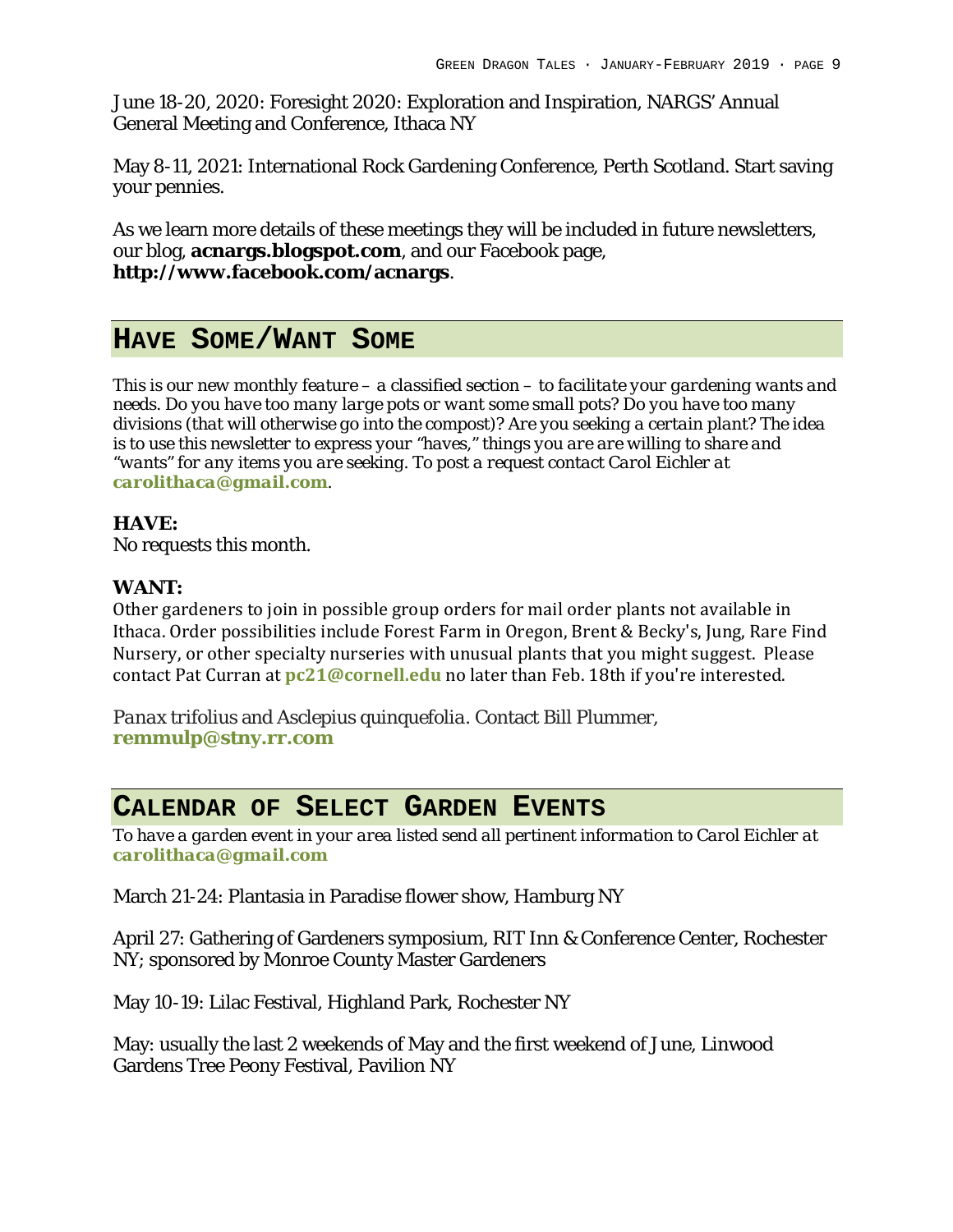Cooperative Extension Horticulture Programs, located at 615 Willow Av., Ithaca. 607- 272-2292. Unless otherwise stated, classes require pre-registration and have a selfdetermining sliding fee scale. More info at **www.ccetompkins.org**

Finger Lakes Native Plant Society Meetings from 7-8:30pm at the Ithaca Unitarian Church annex (corner of Buffalo & Aurora, enter side door on Buffalo St. & up the stairs). More info at **www.FLNPS.org**. Plus FLNPS Walks meeting at different times and locations.

Cornell Botanic Gardens calendar of events visit: **Cornell Botanic Gardens Calendar**.

# **ABOUT US - ACNARGS**

We are an all-volunteer organization and one of thirty-eight NARGS affiliated chapters active in North America. Our annual Chapter activities include 6 program-speaker meetings, 8 issues each year of the *Green Dragon* newsletter, web and Facebook pages, garden visits, occasional overnight garden trips, hands-on workshops, and 3 plant sales a year. Our meetings are informal, friendly gatherings that provide a wealth of information and offer a source for unusual plants, plus the opportunity to be inspired by other gardeners. The public is always welcome.

Chapter membership starts at \$15 a year based on the calendar year. Membership includes these benefits: newsletter sent to you electronically (or option by mail for an extra fee), opportunity to travel on our planned overnight garden trips, annual membership directory published in September every year, and plant sale discounts and member only sales, including Plant-of-the-Month sales. Download a membership form here: **http://www.acnargs.org/join.pdf**).

### **ABOUT NARGS NATIONAL**

NARGS National is our parent organization: We encourage you to join (online at **www.nargs.org**) for only \$40 a year. Benefits include a yearly seed exchange, a quarterly publication, and an on-line web site featuring an archive of past publications, a chat forum and a horticultural encyclopedia. NARGS National also conducts winter study weekends and holds its Annual Meeting in interesting places where attendees have the opportunity to visit gardens, and take field trips, often to alpine areas, as well as hear talks by outstanding plants people from around the world. More recently, NARGS has been offering botanical tours each year, both within the US and abroad.

# **2018 BOARD MEMBERS AND CONTACTS**

*If you want to volunteer, we'd love to hear from you!*

Chair: John Gilrein, **basecamp@alum.syracuse.edu** Program: Terry Humphries, **terryehumphries@gmail.com** Program Committee Members: **Could this be you?** Secretary: Vacant Treasurer: BZ Marranca, **mmm10@cornell.edu**